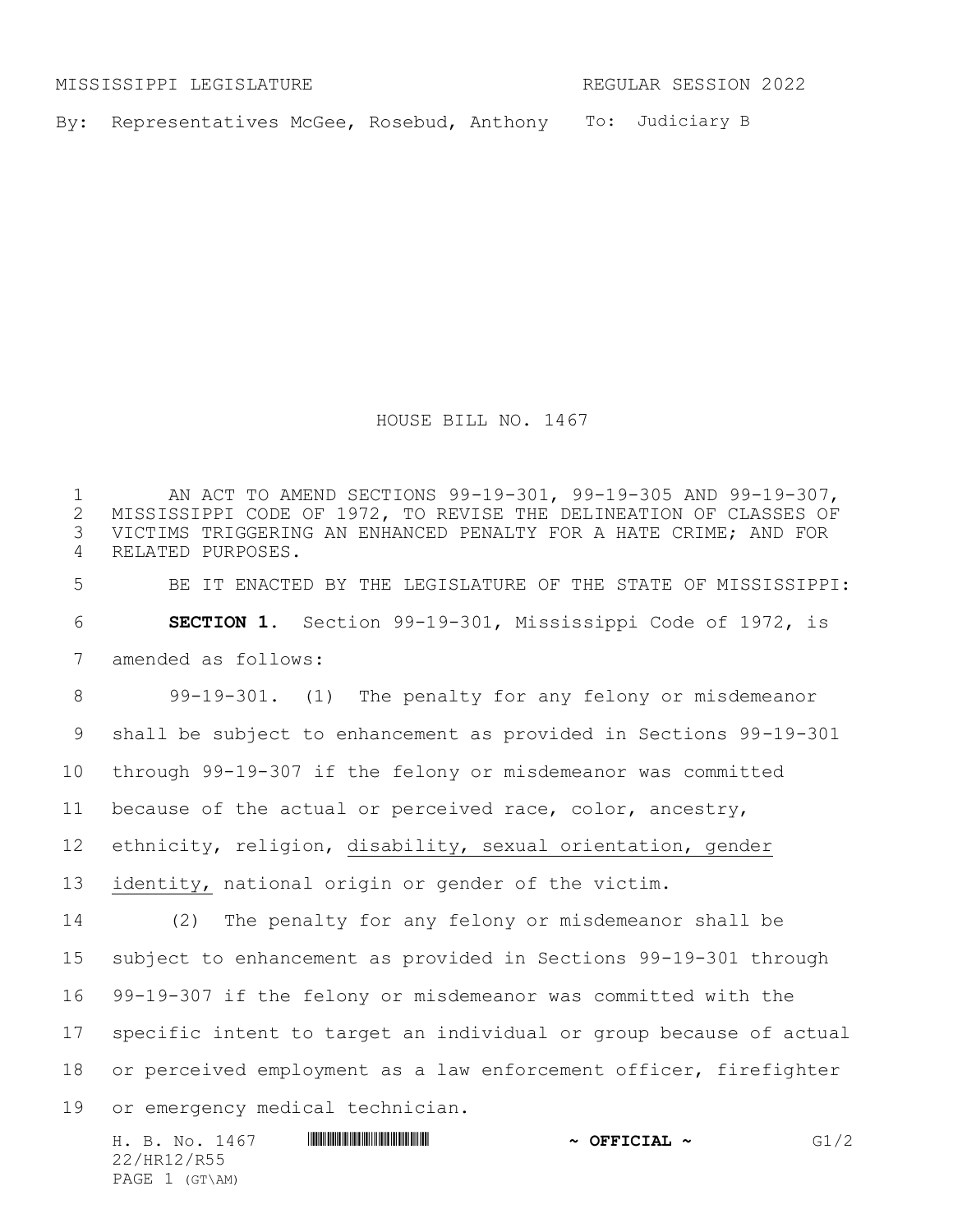(3) As used in Sections 99-19-301 through 99-19-307:

 (a) "Law enforcement officer" means any law enforcement officer, part-time law enforcement officer or law enforcement trainee as defined in Section 45-6-3, as well as any reserve or volunteer law enforcement officer and any federal law enforcement officer or employee whose permanent duties include making arrests, performing search and seizures, execution of criminal arrest warrants, execution of civil seizure warrants, or the care, custody, control or supervision of inmates.

 (b) "Firefighter" means any firefighter regularly employed by a fire department of any municipality, county, or fire protection district of the State of Mississippi and includes a volunteer firefighter.

 (c) "Emergency medical technician" means a person qualified under Sections 41-59-33 and 41-59-35.

 **SECTION 2.** Section 99-19-305, Mississippi Code of 1972, is amended as follows:

 99-19-305. (1) Upon conviction or adjudication of guilt of a defendant where notice has been duly given that an enhanced penalty will be sought as provided in Sections 99-19-301 through 99-19-307, the court shall conduct a separate sentencing proceeding to determine the sentence. The proceeding shall be conducted by the trial judge before the trial jury as soon as practicable. If, through impossibility or inability, the trial jury is unable to reconvene for a hearing on the issue of penalty,

H. B. No. 1467 \*HR12/R55\* **~ OFFICIAL ~** 22/HR12/R55 PAGE 2 (GT\AM)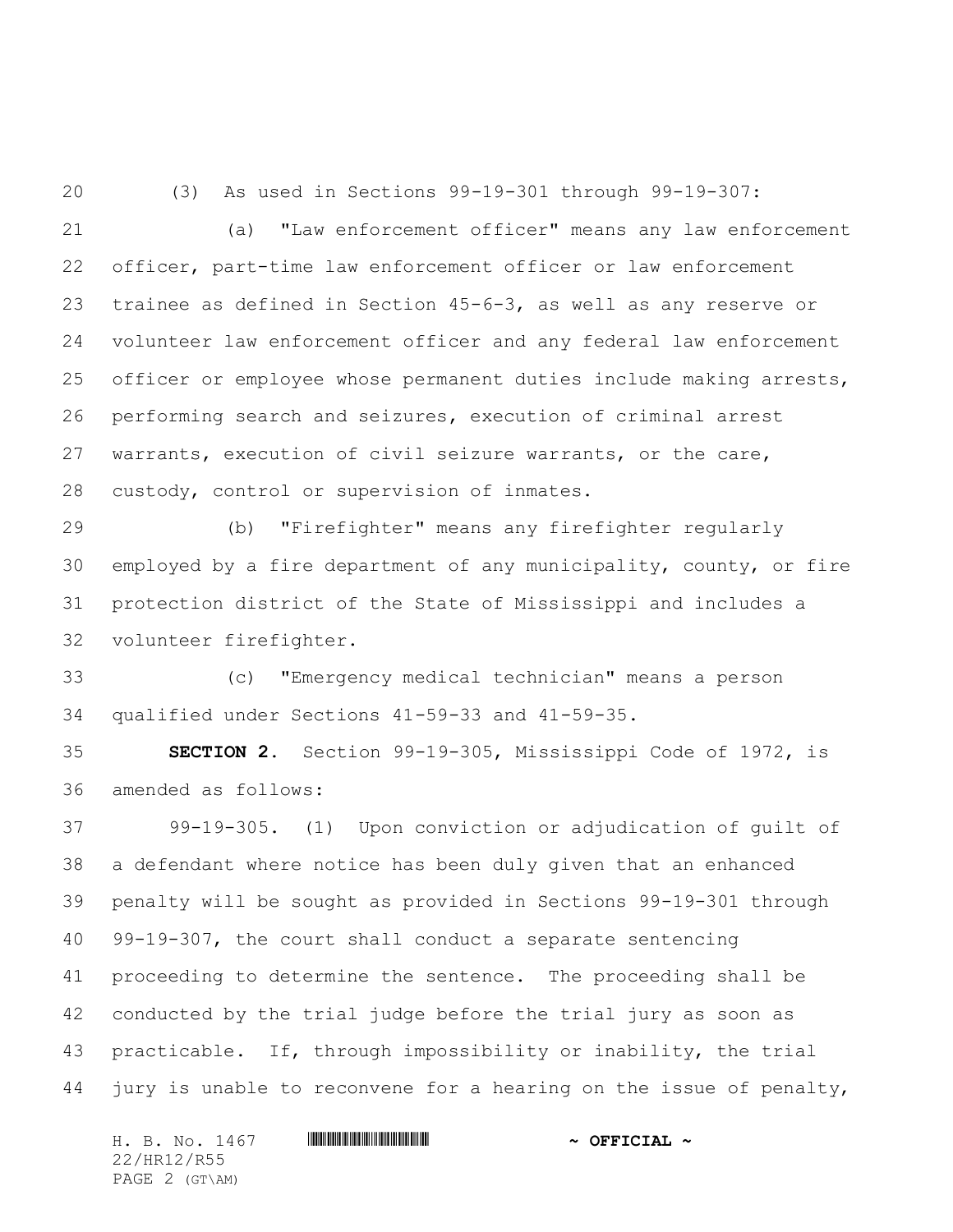having determined the guilt of the accused, the trial judge shall summon a jury to determine whether an enhanced penalty should be imposed. If trial by jury has been waived, or if the defendant pleaded guilty, the sentencing proceeding shall be conducted before a jury impaneled for that purpose. Provided, however, that if the defendant enters a plea of guilty and waives trial by jury for the sentencing proceeding, the sentencing proceeding shall be conducted before the trial judge sitting without a jury. In the proceeding, evidence may be presented as to any matter that the court deems relevant to sentence. However, this subsection shall not be construed to authorize the introduction of any evidence secured in violation of the Constitution of the United States or of the State of Mississippi. The state and the defendant or his counsel or both defendant and counsel shall be permitted to present arguments for or against any sentence sought.

 (2) In order to impose an enhanced penalty under the provisions of Sections 99-19-301 through 99-19-307, the jury must find beyond a reasonable doubt:

 (a) That the defendant perceived, knew, or had reasonable grounds to know or perceive that the victim was within the class delineated; and

 (b) That the defendant maliciously and with specific intent committed the offense because the victim was within the class delineated.

H. B. No. 1467 \*HR12/R55\* **~ OFFICIAL ~** 22/HR12/R55 PAGE 3 (GT\AM)